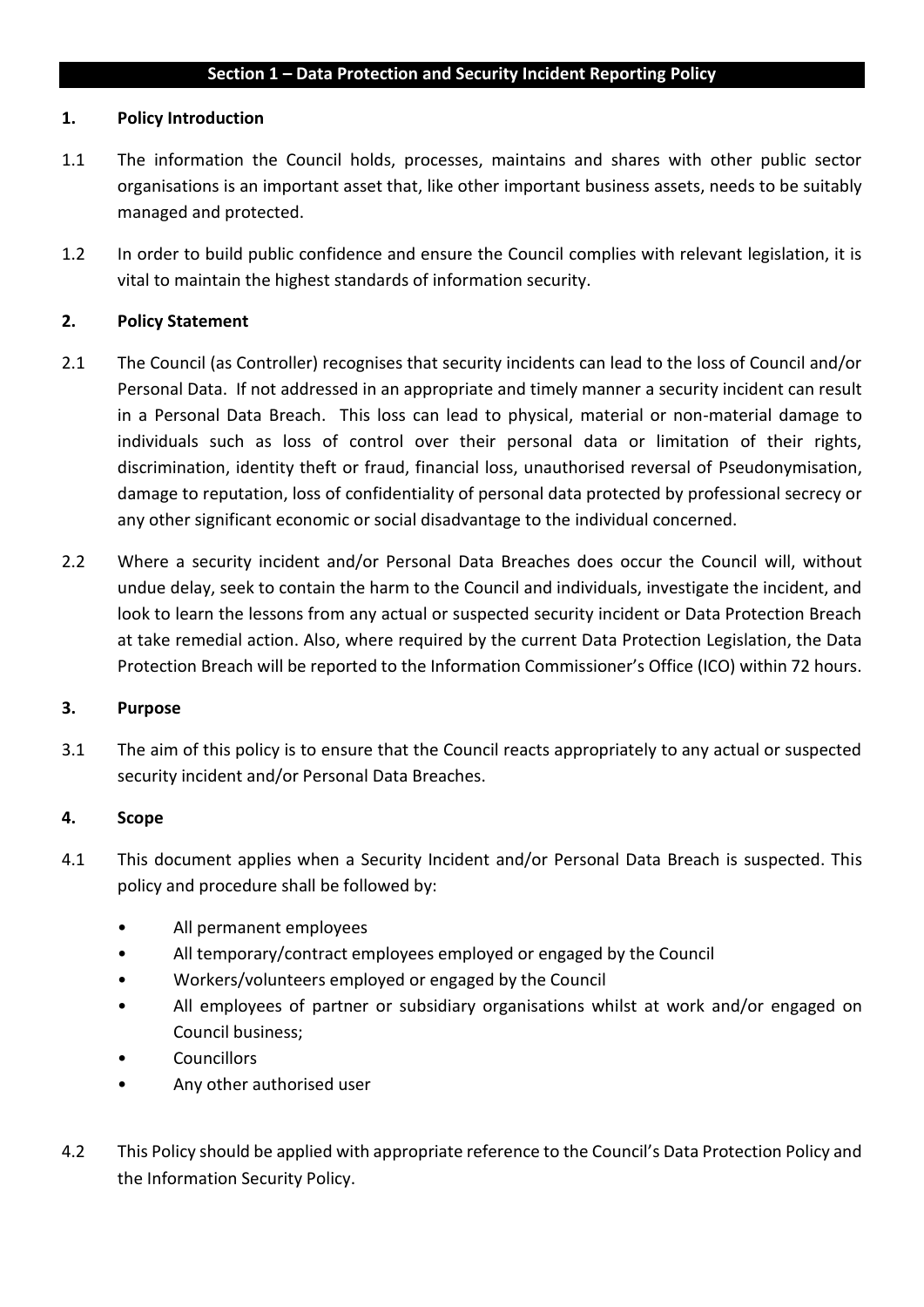### **5. Definitions**

**Personal Data** - means any information relating to an identifiable person who can be directly or indirectly identified in particular by reference to an identifier

**Personal Data Breach** - means a breach of security leading to or which is likely to lead to accidental or unlawful destruction, loss, alteration, unauthorised disclosure of, or access to Personal Data transmitted, stored or otherwise processed. A Personal Data Breach includes, but is not restricted to, the following:

- The accidental alteration or deletion of personal data;
- The transfer of personal data to those who are not entitled to receive it;
- Unauthorised access to personal data;
- Use of personal data for purposes for which it has not been collected and which go beyond those uses that the data subject could reasonably have contemplated; and
- Theft of storage devices

**Pseudonymisation** - means the processing of personal data in such a way that the personal data can no longer be attributed to a specific data subject (giving them a pseudonym) without the use of additional information, provided that such additional information is kept separately and is subject to technical and organisational measures to ensure that the personal data are not attributed to that data subject without authorisation;

**Data Subject** - means the person who the Personal Data is about

**Data Protection Legislation** - means The General Data Protection Regulation 2016 the Law Enforcement Directive 2016, The Data Protection Act and all applicable Laws relating to Personal Data and privacy

**Security Incident** - means the actual or potential accidental, deliberate or unlawful destruction, loss, alteration, unauthorised disclosure of, corruption or access to, personal data or Council information or the theft, loss or damage to Council IT equipment including mobile phones and handheld devices

**ICO** - means the Information Commissioner

### **6. Roles and Responsibilities**

**Senior Information Risk Owner (SIRO)** - ensures information assets and risks within the Council are managed as a business, actively work with the Data Protection Officer and other experts within or outside the Council to determine the most effective and proportionate information control measure. The SIRO is responsible for building an informed culture within the Council to promote the best practice for the use and protection of Information assets. The SIRO is responsible for implementing current Data Protection Legislation on behalf of the Council (the Controller).

**Single Point Of Contact For Controller (SPoC)** - acts as single point of contact for customers, staff and the Data Protection Officer in relation to Personal Data. Support the SIRO in ensuring the Council can demonstrate compliance with current Data Protection Legislation.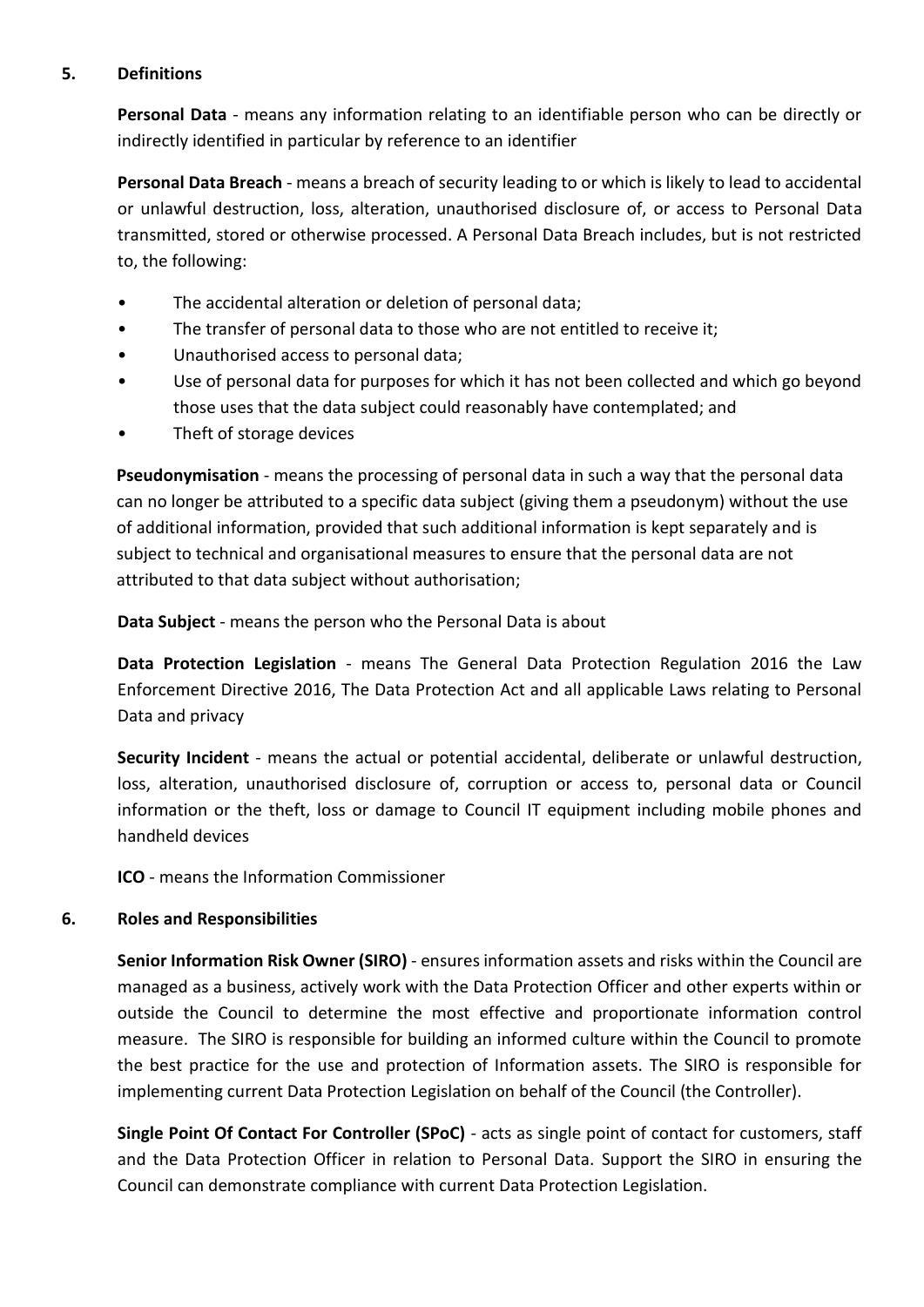**Data Protection Officer (DPO)** - undertakes the statutory role by monitoring compliance and by providing advice and assistance to the SIRO. The DPO may report directly to the Council's Executive Leadership Team and shall provide training on policies relating to data protection. One Legal provides day to day legal advice and assistance on Data Protection Legislation.

**Information Asset Owners (IAO)** - are the Service managers responsible for ensuring that their service areas comply and can demonstrate compliance with current Data Protection Legislation.

**Staff** - all staff are responsible for ensuring that the Personal Data they handle is processed in accordance with this Policy and current Data Protection Legislation

**IT Manager** - lead officer for ICT security

## **7. Risks**

7.1 The Council recognises that there are risks associated with the collection, use, transmission and storage of data including Personal Data in order to conduct official Council business. By following this policy and procedure, suspected Security Incident and/or Personal Data Breaches should be identified quickly and the impact of Security Incident and/or Personal Data Breaches should be reduced by ensuring suspected Security Incident and/or Personal Data Breaches are followed up correctly, and helping identify areas for improvement.

## **8. Procedures for Reporting Data Protection and Security Incidents**

- 8.1 Following an investigation as set out in Section 2 the IAO in consultation with the SPoC and One Legal will make an assessment of risks.
- 8.2 Where any risk is classed as 'High' the IAO or SPoC will advise the SIRO who will seek advice from the DPO and:
	- If the SIRO in consultation with the DPO concludes that the Personal Data Breach is likely to result in a high risk to the rights and freedoms of the Data Subject, the SPoC will notify the Data Subject and the ICO directly.
	- The SIRO in consultation with the DPO will agree what measures should be taken to deal with the Security Incident and/or Personal Data Breach and any changes to the way the council and/or Personal Data is processed in the future.
	- The SIRO will inform the Council's Senior Management Team as soon as possible after receiving a report of a Security Incident and/or Personal Data Breach of the result of the investigation and the action to be taken.
	- In the event that it is not possible to report the Personal Data Breach to the ICO within 72 hours, the notification will also give the reasons for the failure to do so.
	- The DPO will act as the point of contact for the ICO and the SPoC will assist the DPO in providing information to the ICO.

# **9. Review and Revision**

9.1 This policy and procedure will be reviewed by the SIRO in consultation with the DPO as it is deemed appropriate, but no less frequently than every 12 months.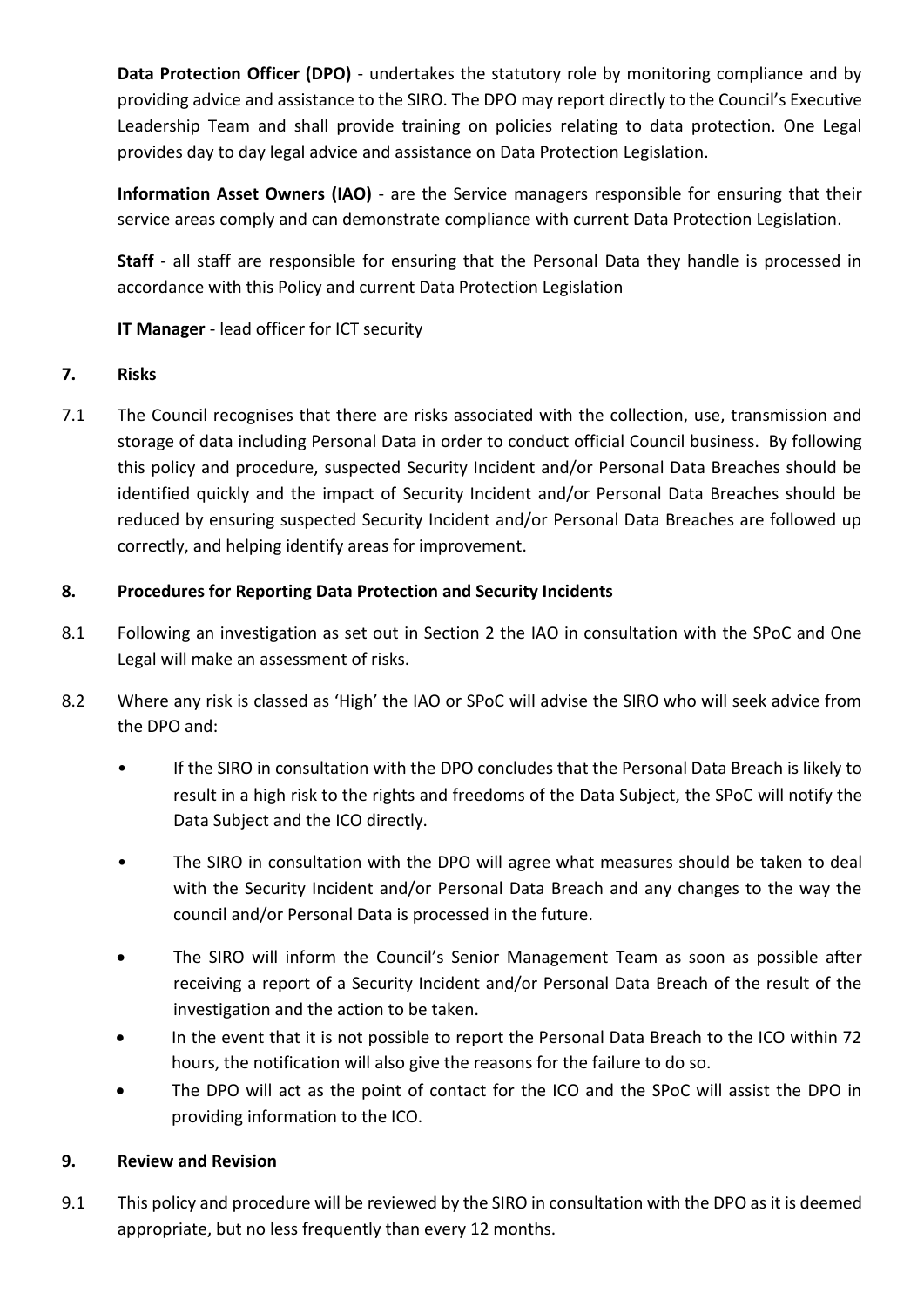### **Section 2 - Data Protection and Security Incident Response Plan and Reporting Process**

The purpose of the Security Incident/Data Protection Breach Response Plan is to outline the investigation, considerations and actions to inform an appropriate response to a suspected or actual Security Incident and/or Personal Data Breach.

### **1. Definition and Types of Data Protection and Security Incidents**

- 1.1 This Data Protection/Security Incident Response Plan relates to both electronic and paper copies of information held by the Council or organisation that process data including Personal Data on behalf of the Council.
- 1.2 There are numerous types of Incident including:
	- Unauthorised disclosure of protected / exempt information
	- Computer infected by virus or other malware
	- Disclosing of personal data to unauthorised persons or organisations
	- Loss of paper files containing personal or sensitive data
	- Unauthorised access to restricted data which results in loss or corruption of data
	- Receiving and forwarding chain emails
	- Social engineering and Phishing, ransomware, spyware activity to obtain data
	- Criminal damage to council equipment holding data
	- Web site defacement (unauthorised link attachments)
	- Use of unapproved or unauthorised software on Council equipment
	- Connecting unauthorised devices to the council network
	- Printing or copying official sensitive information and not storing it correctly
	- A breach of the Council's information security policy, or sub policies by an employee, contractor or Councillor.
	- Sending an email containing Personal Data to the wrong person
	- Receiving unsolicited mail of an offensive nature e.g. containing pornographic, obscene, racist, sexist or grossly offensive or violent material.
	- Receiving unsolicited mail which requires you to enter Personal Data
	- Theft, insecure disposal or accidental loss of written or electronic data or of any Council equipment holding restricted data.

### **2. Initial Response and Reporting a Data Protection and/or Security Incident**

- 2.1 For all types of Data Protection and Security Incidents Staff and Members are required to report concerns immediately to the relevant IAO.
- 2.2 The IAO will inform the SPoC and take immediate remedial action to contain the incident/breach. Appropriate action will also be taken to retrieve any Personal Data and/or prevent destruction, loss, alteration, unauthorised disclosure of, corruption or access to, personal data or Council information.
- 2.2 The IAO should complete the Data Protection and Security Incident Reporting Form with the assistance of the SPoC and confirm the details of the incident. If the SPoC is not available, please contact the SIRO or in their absence One Legal.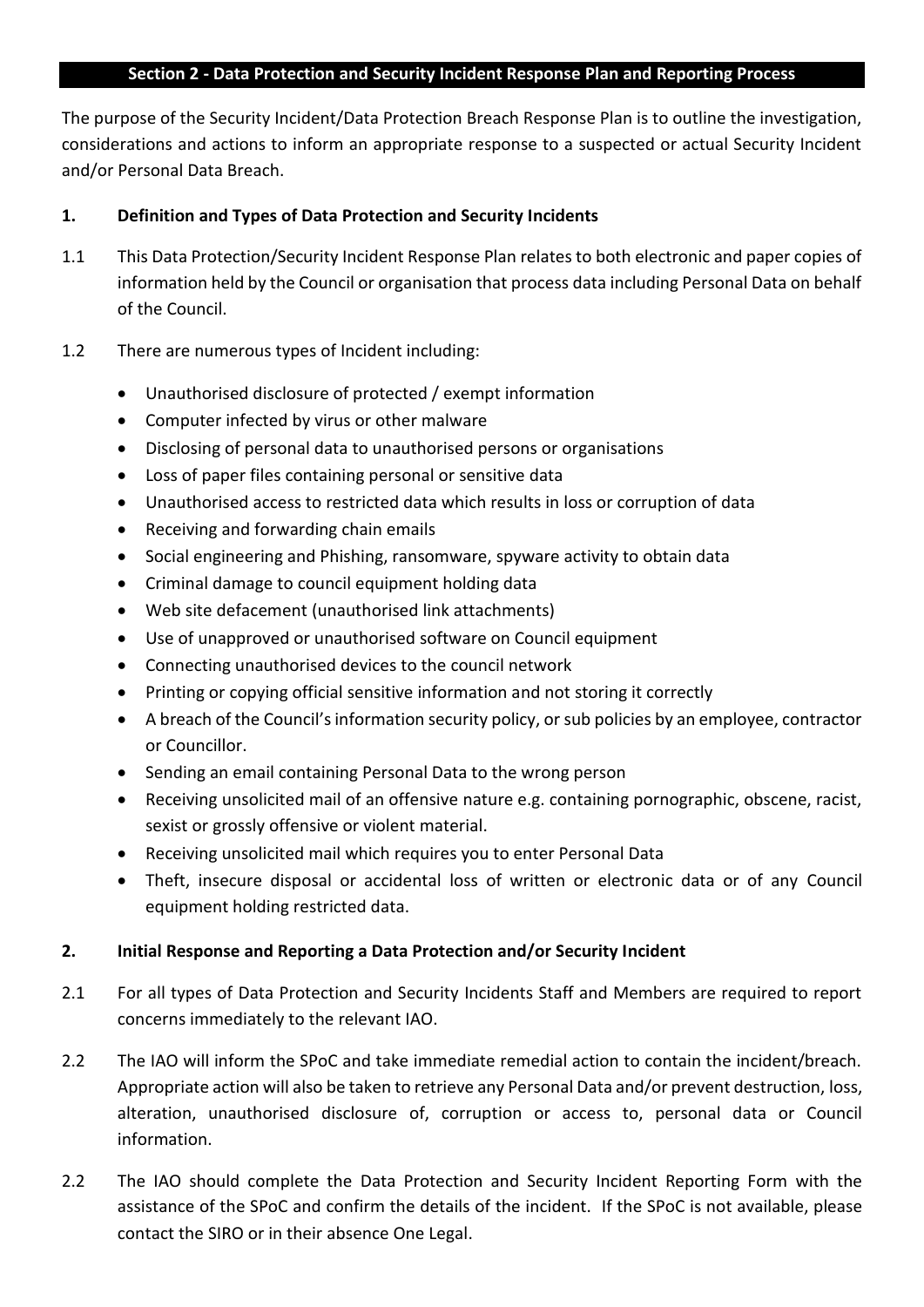- 2.3 The IAO, in consultation with the SPoC and One Legal, should apply the initial risk assessment to grade the severity of the incident and then establish the appropriate response team (see point 3).
- 2.4 Where the risk assessment is classed as 'High', the IAO or the SPoC shall refer the incident to the SIRO who will seek advice from the DPO.
- 2.5 Where the risk assessment is classified 'medium' the IAO will lead the response in conjunction with those people listed in the table below, The SPoC will seek advice from One Legal
- 2.6 For 'Low' assessments the SPoC will seek advice from One Legal. Once that advice is considered by IAO and the SPoC, the SPoC will forward the finalised Data Protection and Security Incident Reporting Form to One Legal.
- 2.7 One Legal will forward the form to the DPO for sign off.

## **3. Investigation**

## **3.1 Response teams and reporting arrangements**

- Based on the severity rating for the incident, an incident response team will need to be established by the IAO and SPoC as described below.
- The lead officer will be SIRO for high risk incidents, and the IAO for low and medium risk incidents.
- An investigation plan should be agreed with the team and sufficient resources will need to be identified for the team to conduct the preliminary investigation, and any follow up investigation and reporting.

| <b>Initial Risk</b> | Summary of internal response and reporting requirements                    | <b>External Reporting</b> |
|---------------------|----------------------------------------------------------------------------|---------------------------|
| <b>Assessment</b>   |                                                                            |                           |
| Low Risk            | IAO led response team with SPoC and IT support if<br>$\bullet$             | n/a                       |
|                     | necessary                                                                  |                           |
|                     | Seek advice from One Legal<br>$\bullet$                                    |                           |
| Medium Risk         | IAO led response team SPoC and IT support if necessary<br>$\bullet$        | Warning, Advice and       |
|                     | Possible Internal audit involvement in the investigation and<br>$\bullet$  | Reporting Point (WARP)    |
|                     | reporting process depending on the number of records                       | - ICT Manager to action   |
|                     | affected and nature of incident.                                           |                           |
|                     | Seek advice from One Legal<br>$\bullet$                                    |                           |
| High risk           | SIRO led response team reporting to the Chief Executive<br>$\bullet$       | ICO - SIRO & DPO to       |
|                     | Seek advice from One Legal<br>$\bullet$                                    | action                    |
|                     | HR involved if there are allegations of staff misuse and/or a<br>$\bullet$ |                           |
|                     | breach of the code of conduct                                              | Warning, Advice and       |
|                     | External communications plan needed<br>$\bullet$                           | Reporting Point (WARP)    |
|                     | Internal audit and DPO involvement in the full investigation<br>$\bullet$  | - ICT Manager to action   |
|                     | process.                                                                   |                           |

### **3.2 Accountability, reporting and progression**

The SIRO in consultation with the DPO is responsible for recommending further action to the Senior Management Team and the IAO.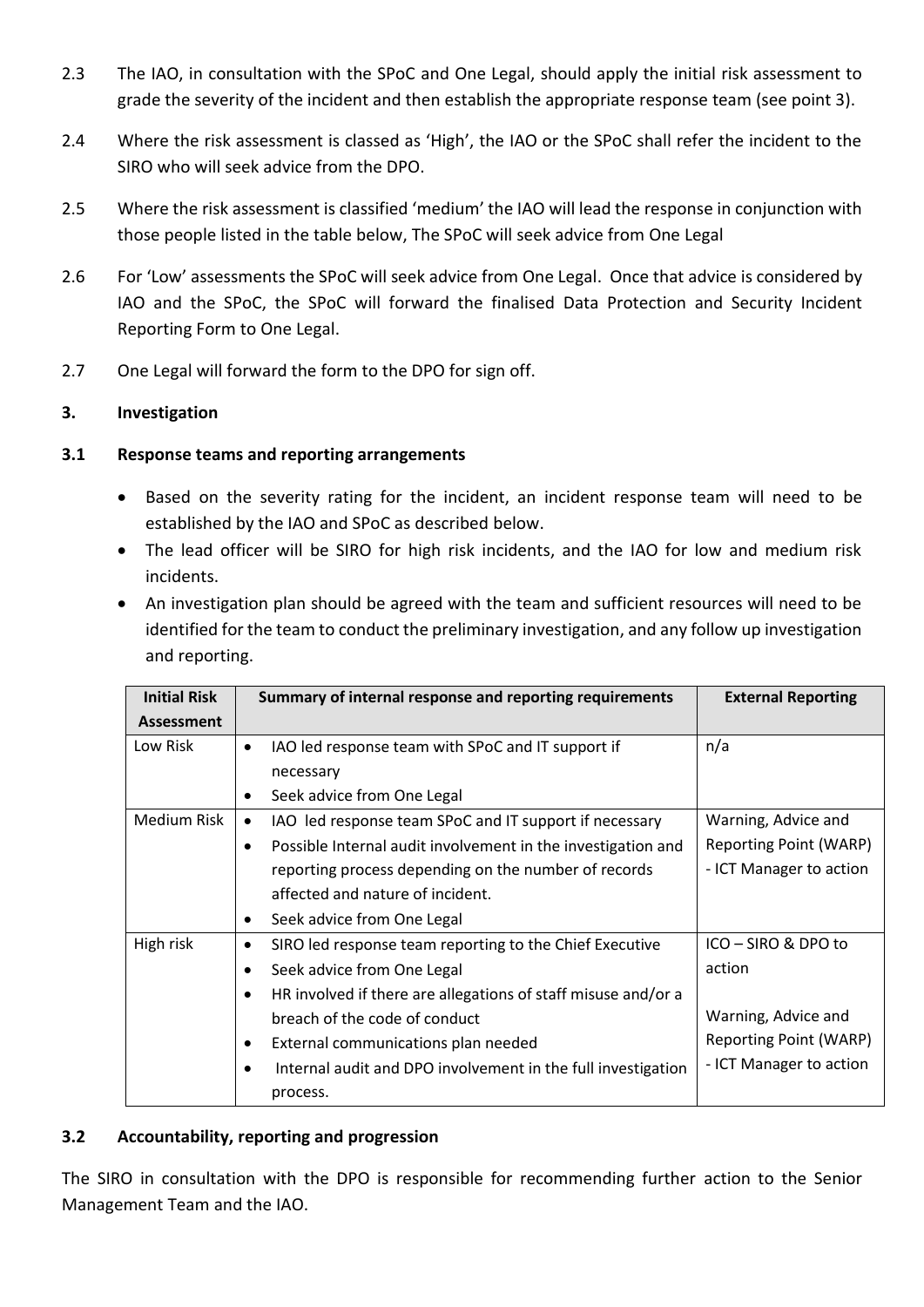### **3.3 Corrective work: systems**

If there have been problems which are caused by system failures, these should become apparent as the initial investigation unfolds. Where there is an immediate solution in order to prevent further loss of information, this should be recommended and immediate action taken.

## **4. Disciplinary Action**

4.1 Once the preliminary investigation has been completed the IAO should contact HR if there is any evidence that disciplinary action may be necessary.

# **5. Post Investigation and Follow Up**

- 5.1 The SPoC will monitor the Data Protection/ Security Incident Log to ensure the Council is continuing to comply with Data Protection Policy and the Information Security Policy, and the security incidents are being dealt with in a proper and timely manner.
- 5.2 The SpoC shall ensure the IAO's implement any changes required to protect data in the future.

## **6. Communication**

- 6.1 Communicating to customers, Members, partners and stakeholders, the SPoC must consult with the SIRO, and, where appropriate, DPO regarding all communication with customers affected by the Security Incident and/or Personal Data Breach
- 6.2 For all high risk incidents, the SPoC must draw up a communication plan to ensure;
	- all adversely affected parties are kept informed of the Council's investigation of the incident
	- appropriate action is taken to prevent any further incidents
	- action is taken to manage the immediate impact of the incident on customers or stakeholders whose information may be at risk or whose connection to the network or business systems may be disrupted.

### **7. Media Response Plan**

7.1 The SPoC is responsible for liaising with the communications team to prepare a media response plan where necessary. The plan should provide reassurance on any public interest issues and promote any help lines for members of the public who may be adversely affected by the incident.

# **8. National and Regional Security Networks**

8.1 The are two main security networks which monitor IT security incidents, which the Council are obliged to report an incident to, depending on the risk assessment of that incident.

**GovCert UK**: Is the Computer Emergency Response Team (CERT) for UK Government. They assist public sector organisations in response to ICT security incidents and can assist the organisations to effectively recover from and prevent the reoccurrence of network security failures. Information about GovCert UK can be found at http://www.govcertuk.gov.uk.

**DWP LASST**: Department for Work and Pensions, Local Authority Security & Support Team have established guidance on the reporting of security incidents affecting Housing Benefit Official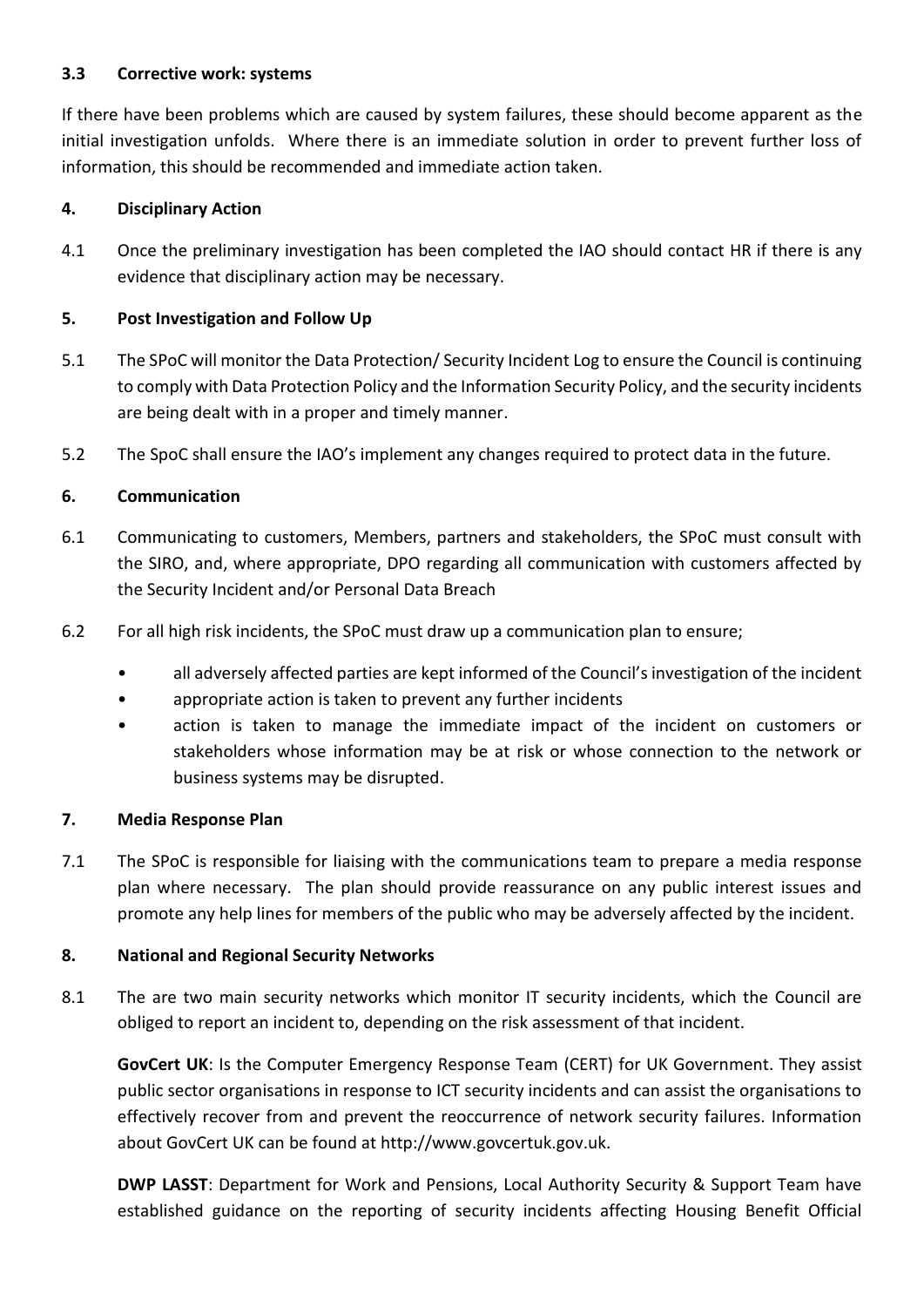Sensitive data. There are prescribed procedures for information security, which include advising LASST immediately if it becomes aware of any actual or suspected security breach involving DWP data. This should be done by contacting their security team on the following email address HBSDSECURITY.TEAM@DWP.GSI.GOV.UK

Other useful networks which can be provide benefits to member organisations who contribute security incident information are:

**WARPS:** Warning, Advice and Reporting Point – these are forums organised regionally as a means of sharing information and alerting member organisations of current or possible threats to information security. It is intended to be a proactive and preventative network which members can contribute to anonymously, for the benefit of all members.

### **9. Linked Procedures, Policies and Statute**

- 9.1 Breach of Confidentiality:
	- Code of Conduct for Employees leading to possible disciplinary action
	- Members Code of Conduct, reported to the Council's Monitoring Officer.
	- Council's whistle policy
	- Data Protection policy the council's Data Protection Policy requires the Council to manage personal data appropriately, both protecting it from unnecessary loss or misuse, whilst also meeting requirements for data sharing and public access when appropriate.
	- Computer Misuse Act 1990 defines offences related to unauthorised access to software, services or data.
	- Privacy and Electronic Communications (EC Directive) Regulations 2003 (PECR) relates to direct marketing by electronic means and the use of cookies.
	- Data Protection Legislation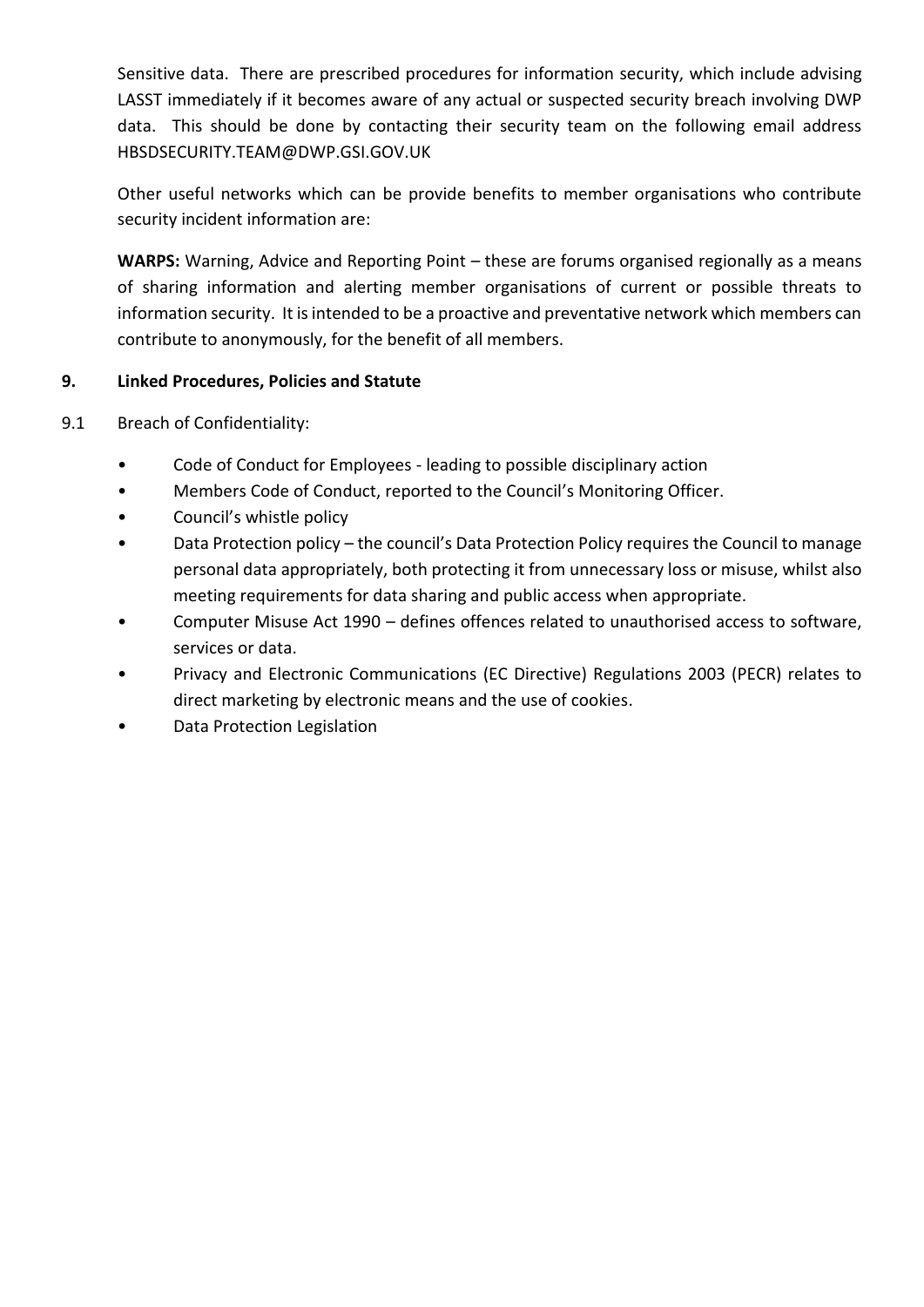# **Section 3 – Data Protection and Security Incident Reporting Form**

## **To be completed by the IAO and forwarded to SPoC, with a copy retained by the SIRO.**

### **Your Details:**

| Name and contact details                                                          |  |  |
|-----------------------------------------------------------------------------------|--|--|
| Job Title / Team                                                                  |  |  |
| Date reported                                                                     |  |  |
| Please tick box to confirm you have read:                                         |  |  |
| Section 1 - Data protection & information security policy                         |  |  |
| Section 2 - Data protection & security incident response plan & reporting process |  |  |

#### **2. Details of the Security Incident / Data Protection Breach:**

#### **Details of Incident**

| Date, time and location of the incident.                                                                                                                                                         |  |  |
|--------------------------------------------------------------------------------------------------------------------------------------------------------------------------------------------------|--|--|
| How did you find out about the incident?                                                                                                                                                         |  |  |
| Provide a full description of the incident setting out the actions you have taken                                                                                                                |  |  |
| Information of Gloucester city council employees held on external source. Data did not include name or address but<br>did include post code and asked questions about how they travelled to work |  |  |

### **Type of Data**

| What type of data is involved?                                   |  |
|------------------------------------------------------------------|--|
| e.g. does it include, name, address, telephone number, email     |  |
| address                                                          |  |
| Is the Personal Data classed as Special Categories of Personal   |  |
| Data? (Information relating to the racial or ethnic origin,      |  |
| political opinions, religious or philosophical beliefs, or trade |  |
| union membership, and the processing of genetic data,            |  |
| biometric data for the purpose of uniquely identifying a         |  |
| natural person, data concerning health or data concerning a      |  |
| natural person's sex life or sexual orientation.)                |  |
| Is the data publically available elsewhere? E.g. check on $-$    |  |
| line/search engines, 192                                         |  |

### **Risk to the Data Subjects**

| How has the incident been contained?                           |  |
|----------------------------------------------------------------|--|
| e.g. has the data been returned, has the recipient confirmed   |  |
| that it has been destroyed/deleted (get written confirmation), |  |
| has the data been taken offline?                               |  |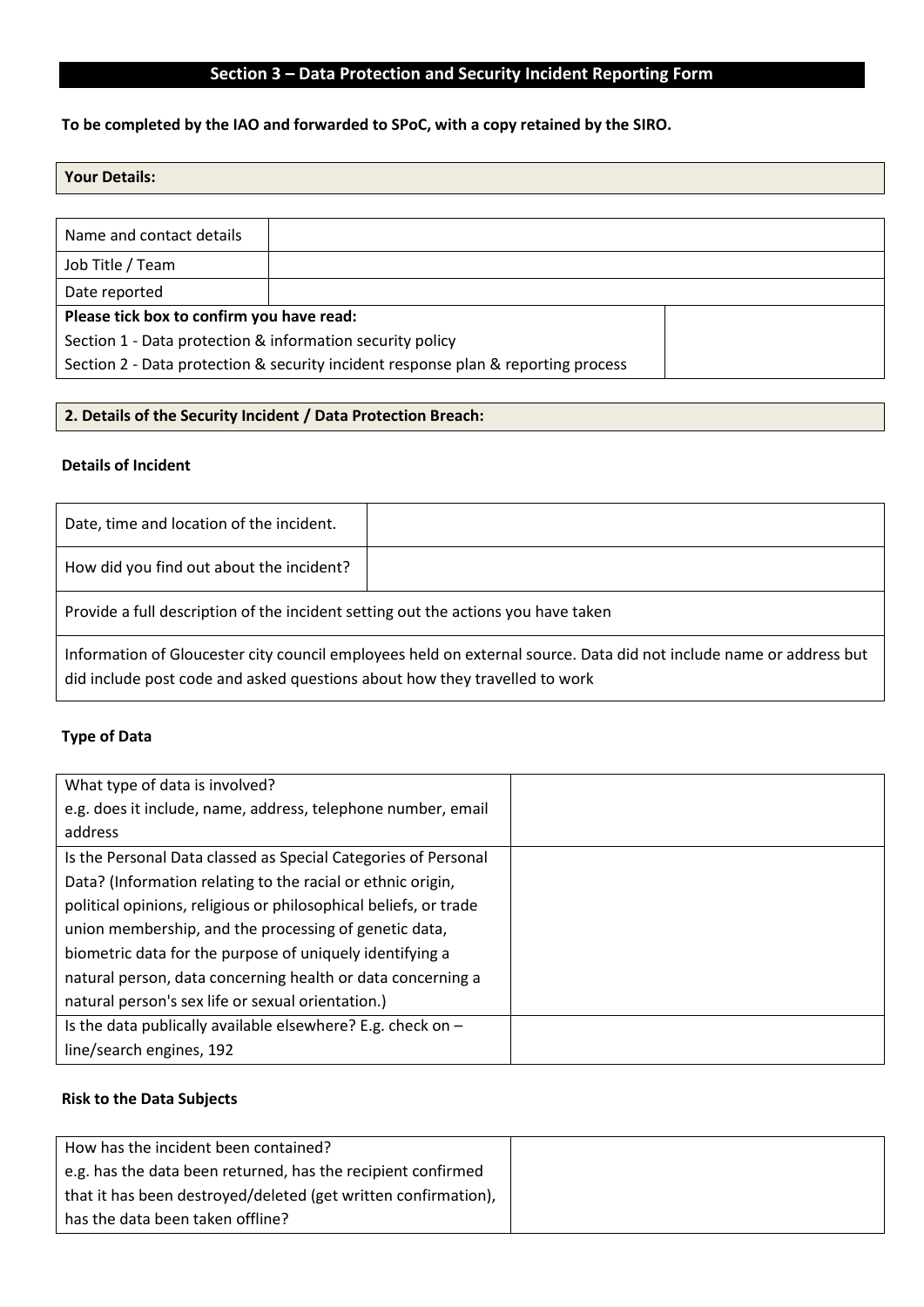| Is the Personal Data in a form that could be easily replicated or  |  |
|--------------------------------------------------------------------|--|
| passed onto other third parties?                                   |  |
| Is the Personal Data in a form that could be copied and            |  |
| misused i.e. electronic signatures?                                |  |
| What harm could come to those individuals? Could they suffer       |  |
| financial loss, reputational risks, risk to their physical safety? |  |
| Please state if there has been any actual harm to the data         |  |
| subject.                                                           |  |

# **IT Security Incident**

| The asset number of any IT equipment affected (laptops,<br>digital cameras, mobile phones, hand held devices) |  |
|---------------------------------------------------------------------------------------------------------------|--|
| Did the incident lead to or was likely to lead to the theft, loss                                             |  |
| or damage to Council IT equipment including laptops, mobile                                                   |  |
| phones and handheld devices                                                                                   |  |
| Did the incident involve or was likely to involve a hacking or                                                |  |
| ransomware, spyware or unauthorised access to the Council's                                                   |  |
| IT system? Give details of how access was gained and what                                                     |  |
| systems have been accessed.                                                                                   |  |
| What action has been taken to secure the council's IT system?                                                 |  |
| Did the incident lead to or is likely to lead to the actual or                                                |  |
| potential accidental, deliberate or unlawful destruction, loss,                                               |  |
| alteration, unauthorised disclosure of, corruption or access to,                                              |  |
| personal data or council information?.                                                                        |  |

# **Mitigating Loss & Future Learning**

| Describe the steps taken to limit the loss in this incident      |  |
|------------------------------------------------------------------|--|
| Describe the steps taken to prevent or limit the likelihood of a |  |
| similar incident happening again (e.g. training, double          |  |
| checking post)                                                   |  |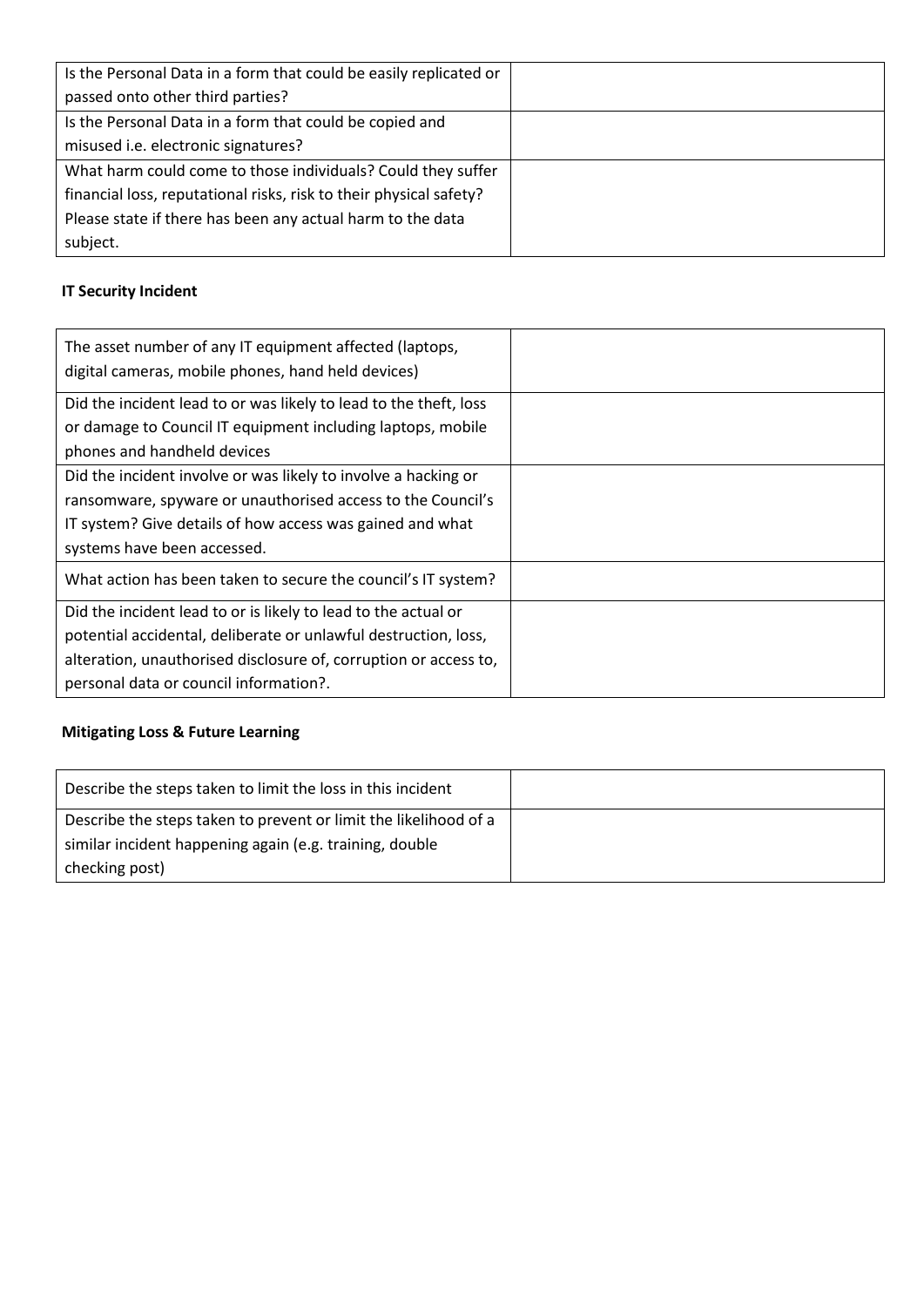| <b>RISK NO.</b> | <b>RISK</b>   |                                                                                                                                                                     |  |
|-----------------|---------------|---------------------------------------------------------------------------------------------------------------------------------------------------------------------|--|
| 1.              | LOW           | Unrestricted data is of little public interest and would not result in<br>a risk to the rights and freedoms of individuals or damage to the<br>council's reputation |  |
|                 |               | For Personal Data: Breach unlikely to result in a risk to the rights<br>and freedoms of an individual                                                               |  |
|                 | <b>MEDIUM</b> | Data which have significant local interest and incident would<br>damage the council's reputation in the short/medium term<br>contains                               |  |
|                 |               | For Personal Data: Breach may result in a risk to the rights and<br>freedoms of an individual                                                                       |  |
|                 | <b>HIGH</b>   | Data is of high interest locally and nationally.<br>Distribution/publication of data could result in critical longer term<br>damage to the council's reputation.    |  |
|                 |               | Large amounts of Personal Data and/ or Special Categories of<br>Personal Data involved in breach.                                                                   |  |
|                 |               | For Personal Data: Breach is likely to result in a risk to the rights<br>and freedoms of individuals                                                                |  |
| 2.              | LOW           | Volume of records less than 10                                                                                                                                      |  |
|                 | <b>MEDUIM</b> | Volume of records 10 to 50                                                                                                                                          |  |
|                 | <b>HIGH</b>   | <b>Volume of records 50 plus</b>                                                                                                                                    |  |
| 3.              | LOW           | Password protected and encrypted - very difficult to access and<br>use                                                                                              |  |
|                 | <b>MEDIUM</b> | Password protected-some protection                                                                                                                                  |  |
|                 | <b>HIGH</b>   | No protection                                                                                                                                                       |  |
| 4.              | LOW           | Little risk of further loss as a result of the incident                                                                                                             |  |
|                 | <b>MEDIUM</b> | May risk further loss as a result of the incident                                                                                                                   |  |
|                 | <b>HIGH</b>   | Likely risk of further loss as a result of the incident                                                                                                             |  |
| 5.              | LOW           | Unlikely risk of claims or other action against the council as a<br>result of data loss or corruption                                                               |  |
|                 | <b>MEDIUM</b> | May be risk claims or other action against the council as a result of<br>data loss or corruption                                                                    |  |
|                 | <b>HIGH</b>   | Likely risk of claims or other action against the council as a result<br>of data loss or corruption                                                                 |  |
| 6.              | LOW           | No major disruption to services against the council                                                                                                                 |  |
|                 | <b>MEDIUM</b> | Short term disruption, with some catch up required to restore<br>business as usual service                                                                          |  |
|                 | <b>HIGH</b>   | Loss of data will cause major disruption to delivery of a critical<br>service, with no planned back up procedure                                                    |  |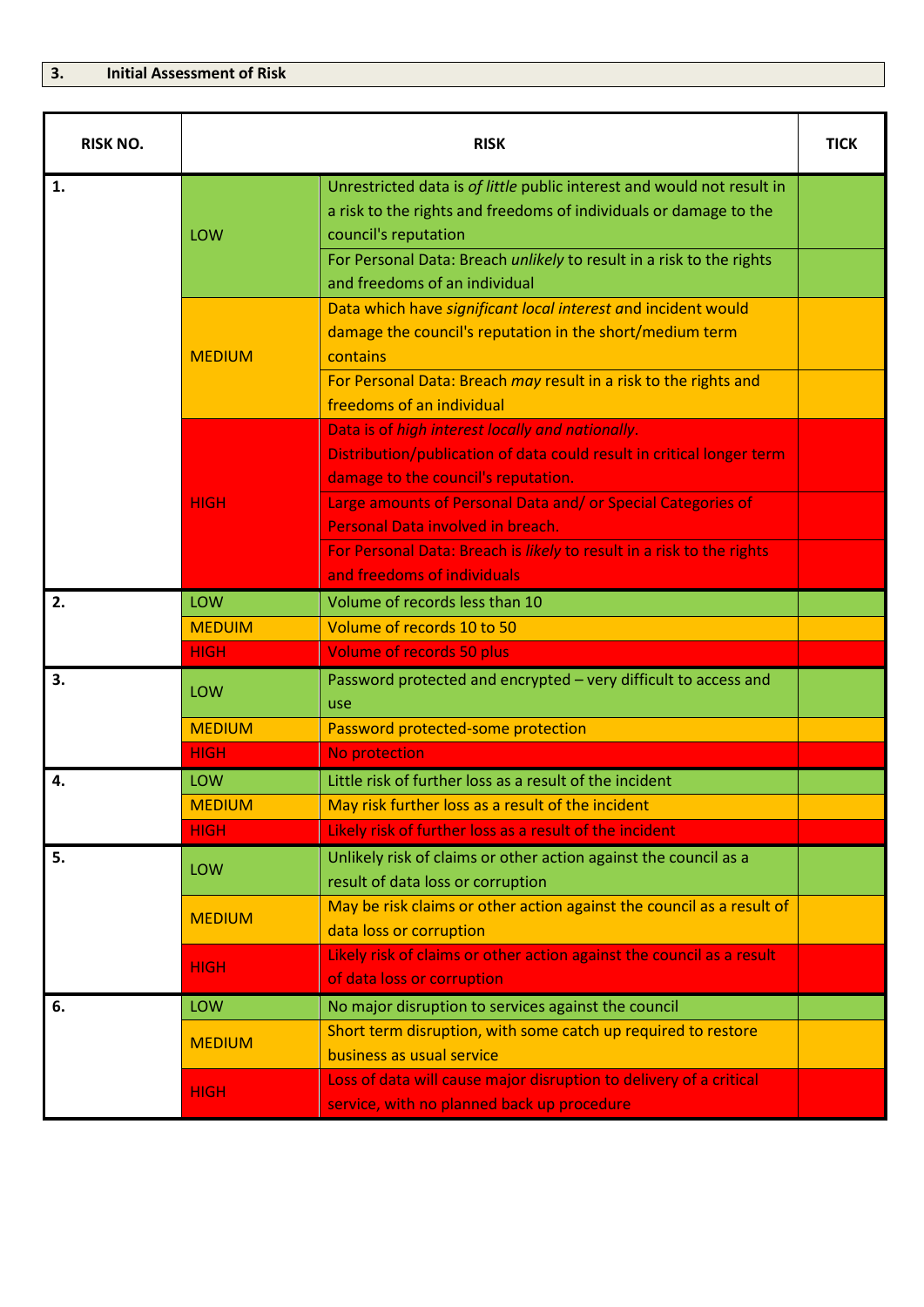| <b>Initial Assessment of Risk</b> |  |
|-----------------------------------|--|
|-----------------------------------|--|

| <b>Overall Risk Assessment Level</b> |  |
|--------------------------------------|--|
|                                      |  |
| Reason for risk level                |  |
|                                      |  |

#### **For any medium and high risks identified please complete parts 6, 7 and 8.**

#### **For low risk assessments please just complete part 5.**

#### **5. Signatories for Low Risk Incidents**

| IAO Name & Job Title |  |
|----------------------|--|
| Signature            |  |
| Date                 |  |

| SPoC - Name |  |
|-------------|--|
|             |  |
|             |  |
|             |  |
|             |  |
| Signature   |  |
|             |  |
|             |  |
|             |  |
|             |  |
| Date        |  |
|             |  |
|             |  |
|             |  |
|             |  |

#### **6. Assessment of Risks for Medium and High Incidents**

For medium and high risks please provide further information about each medium or high risk, as identified above, and assess the outcome level of risk after taking into account any solutions.

| <b>Risk</b> | <b>Initial Risk</b> | Solution/Assessment | <b>Result of Solution/Assessment</b> | <b>Post Solution Risk</b> |
|-------------|---------------------|---------------------|--------------------------------------|---------------------------|
| <b>No</b>   | Level               |                     | (resolved, reduced or unresolved)    | Level                     |
|             |                     |                     |                                      |                           |
| 2           |                     |                     |                                      |                           |
| 3           |                     |                     |                                      |                           |
| 4           |                     |                     |                                      |                           |
| 5           |                     |                     |                                      |                           |
| 6           |                     |                     |                                      |                           |